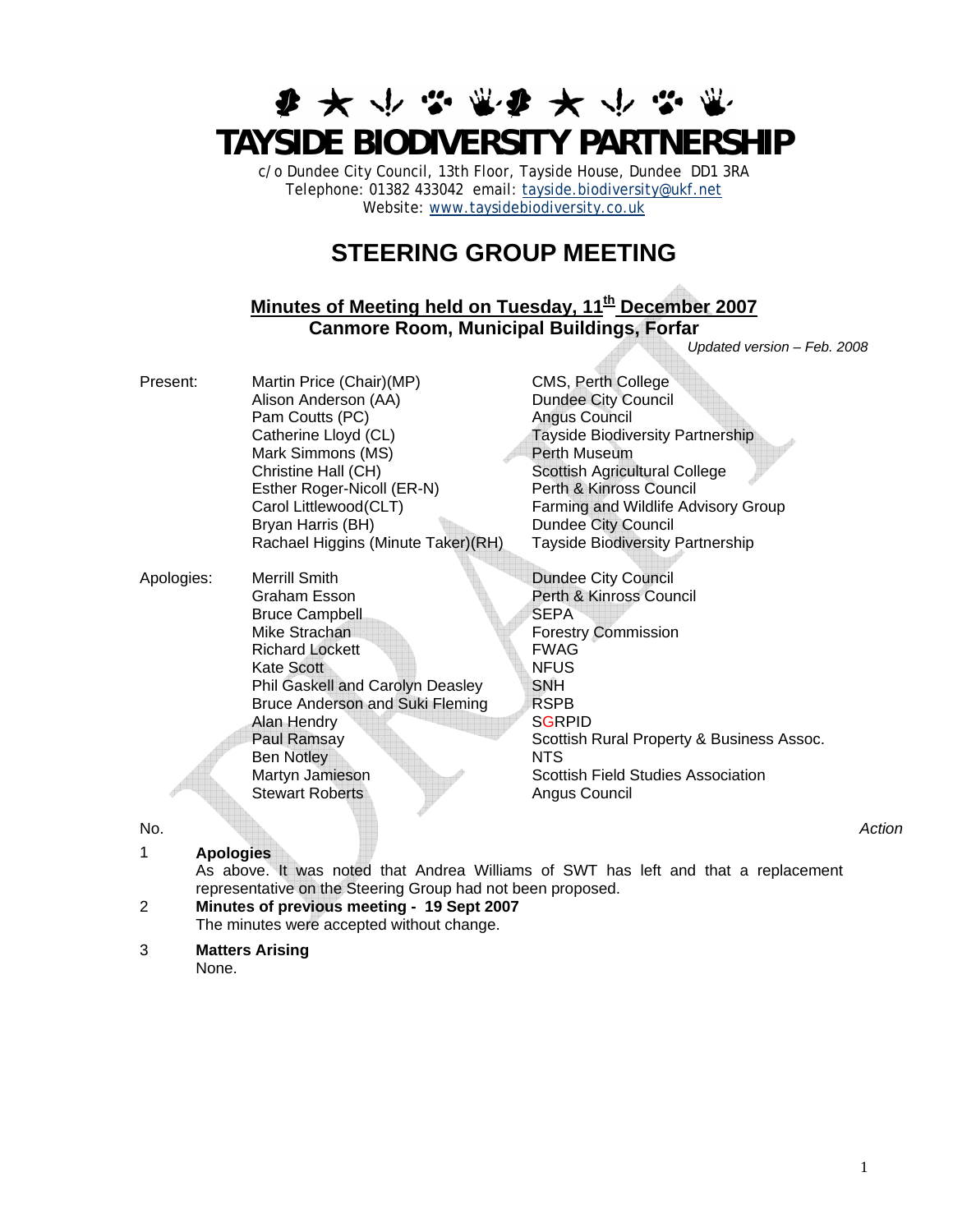#### 4 **Reports from Sub Group Leaders**

#### 4.1 **Urban - Alison Anderson**

*USG1 - Urban Red Squirrel Initiative* - The Tayside Red Squirrel Project Officer has been visiting local groups, checking needs and working up priority actions for the next 6 months. There have been awareness campaigns, surveys and a lot of interest, including the Caravan Club and Friends of Woodlands who want to be involved. Ken Neil & Alison Anderson meet regularly to discuss the project. It was noted that 2,000 hectares of forest are required before an area can be regarded as a Priority Site. Grey control is expanding around the Dighty. A general point was made about the rumour that Greys are being released into woodlands. CLT noted that the Fife Red Squirrel Group is keen to keep in touch with the Tayside Red Squirrel Forum. A new Fife Red Squirrel Project Officer is to be in post shortly.

*USG2 - Acoustic Ecology Project* - completed and signed off. Ann Lolley has been taking forward a new meadow area at Dudhope Park.

*USG3 - The Community Gardens & Allotment Booklet* is coming along well with major editorial input from PC and AA.

*USG4 - Urban Grassland Management* - the 'Parks & Larks' event hosted by PKC was very successful. DCC staff later met with CL and Ann Lolley to discuss the project across Dundee. CL has now stepped back and Kevin Gosling, Peter Sandwell, Elizabeth Woodhouse and Ian Whitehead of DCC are taking this forward. Angus will follow hopefully with Craig Borland keen to undertake work.

*USG5 - Invasive Species Project* - Angus Council is still following this up. AA will be sending a letter of thanks. Giant Hogweed at the Dighty - the aim is to get the contractors to deal with this. The Tay Catchment Area - this is going through channels with ADAS. CH has been trying hard for this - even 10 years ago this issue was highlighted. It was thought that the River Basin Management control could be tied in with this project.

*USG6 - Green Living Roofs* - CL has researched funding for a seminar. Dusty Gedge (London Biodiversity Partnership & livingroofs.com) willing to come to Tayside. Living walls are an important consideration. CL mentioned case studies proving that the UK is behind in this.

*USG7 - Local Patch Project* - this has evolved into the ZOOM project (the Bumble Bee project) incorporating a lot of community involvement. Ann Lolley is taking this project forward. Leaflets, badges and identification sheets are currently being designed by SNH; Bumble Bee Conservation Trust images are being used. The Broughty Ferry Environmental Project will be collating information packs at the biodiversity office. Although the timescale has slipped, this will be in hand by the next Urban Subgroup meeting in January.

*USG8 – Sand martins* in Tayside - this project is coming along well.

*USG9 - Urban Watercourse Initiative* - no report.

*USG10 - Tayside Town Swift Project* - Broughty Ferry Environmental Project cannot take over the project in Dundee, but if the Dundee Ranger Service stops their commitment there will be a big gap. Clare Darleston is still closely involved and is preparing a template to use as a marker for nest sites and to show the correct shape of hole for swift nestboxes.

*USG11 - Green Kirk and Graveyard Initiative* - CL said the new date for the Gardens, Greenspace and Graveyards event in Perth is  $8<sup>th</sup>$  March. The October event had to be cancelled due to the postal strike and lack of numbers.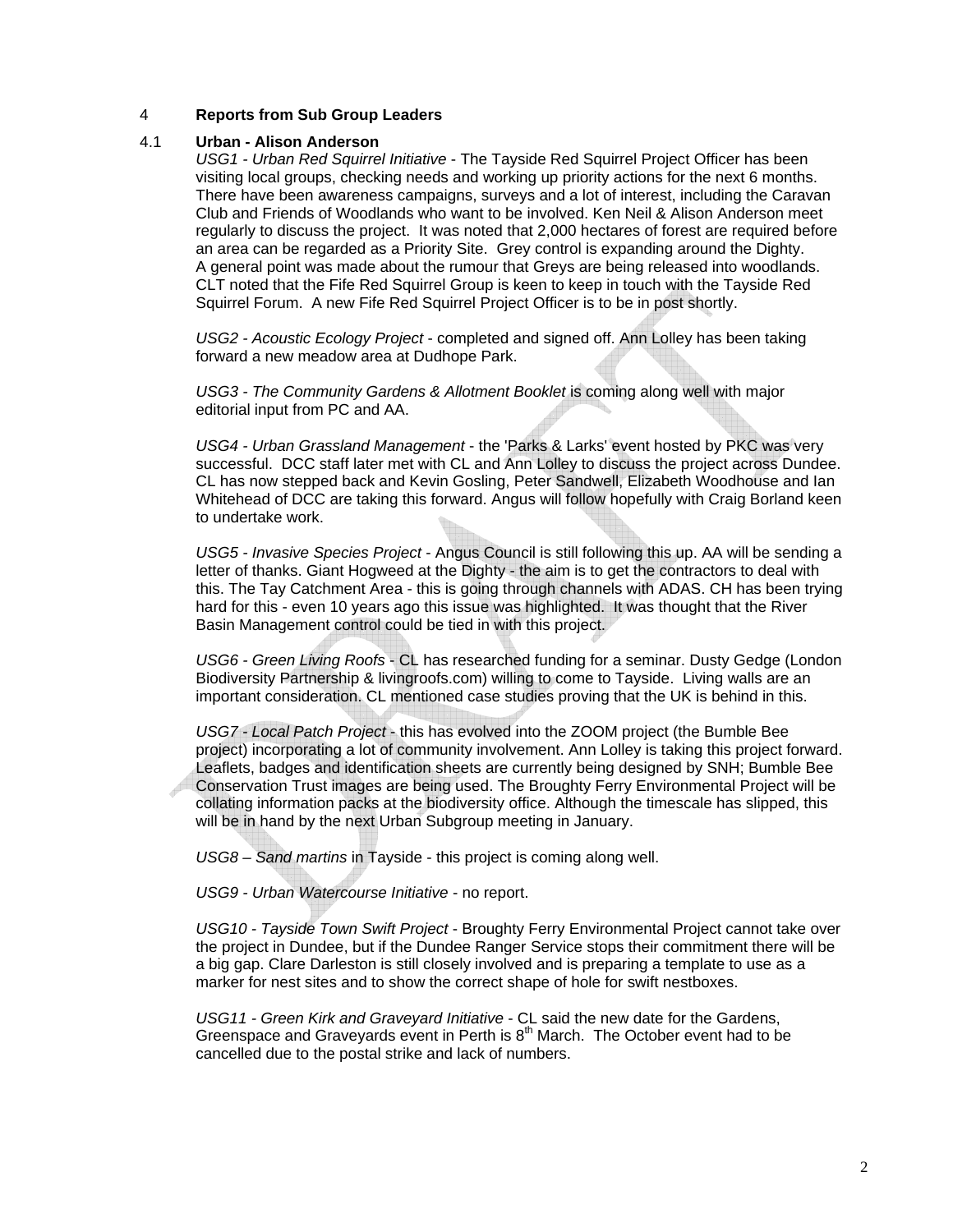#### 4.2 **Woodlands - Catherine Lloyd (no report from Mike Strachan)**

*WSG9 - Carse of Gowrie Orchards Project* - CL gave a brief overview on the Orchard Seminar held in Inchture on 16<sup>th</sup> October. It was very well attended - 85 attendees (and 40 apologies). There will be a follow on event on  $11<sup>th</sup>$  December to encourage local residents and orchard owners to set up the Carse of Gowrie Orchard Forum. Practical training courses will be held and there will be a local community event in February involving teachers, local residents and older children. CL also mentioned a Stirling contact that might be willing to undertake a lichen workshop in orchards.

CH highlighted the value of the old fruit trees and the biodiversity which is increased through lichens, ground leaf litter, insects etc. This should be highlighted in orchard management advice. CL & CH are planning to meet to discuss the essential issues. MP suggested the need for a survey taking into account the entire biodiversity benefits of orchards. We would need someone with a lot of expertise to do this.

CL has been given permission to use the PTES traditional orchards leaflet as a base for a Tayside version highlighting the benefits of orchard biodiversity. Funding for this will be discussed at the next sub-group meeting; the Forestry Commission has already confirmed it will help match fund the leaflet.

*WSG6 - Tayside Woodland Grazing Initiative* - CH mentioned the pilot scheme within a few sites around Perthshire. The idea is to get controlled grazing in important woodlands - a mosaic of woodlands and different habitats as well as farming can work together if well planned. The project itself is progressing quite well, but unfortunately it is not within the new SRDP. It is still a pilot scheme. The Tayside Red Squirrel Forum has been keen to help with this - however there was mention of records of Greys being totally out of sync. There is not enough Priority Woodland.

*WSG4 - Red Squirrel Conservation Project* - it was agreed this project will come under USG1 from now on. RH

MP hoped Mike Strachan can report back to the next Steering Group meeting following the Woodland sub-group meeting in January. MSt

#### 4.3 **Coast & Estuaries - Catherine Lloyd**

*CEG1 - Tayside Golf Course Initiative* - CL assessed the Environmental Awards statements for two Tayside Golf Courses, namely Auchterarder and Montrose, which led to them receiving a Scottish Award for Environmental Excellence on Golf Courses 2007. Discussions with the Scottish Golf Environment Group are ongoing as regards a potential Bio Blitz and National Dragonfly Project survey for some golf courses i.e. Carnoustie and Blairgowrie, and further training days for green keepers as a follow on to the workshops the Partnership provided in 2004.

*CEG2 - Dune Habitat Restoration* - The Sand Martin booklet is being widely distributed and is being used in English lessons at schools.

*CEG3 - Geodiversity Trails* - Funding has been secured for the Seaton Cliffs interpretation which is expected to be completed this financial year. A new leaflet was produced for Corsiehill (Perth) and two more are planned: Seaton Cliffs and Dundee Law.

*CEG4 - Tayside Terns* - The 24-hour wardening (funded by SITA TBAF) paid off with 16 chicks fledging by the end of the breeding season. An application for funding has been approved for a further year's wardening on Montrose Beach. Crown Estate funding may also be available.

#### *CEG7 - Firth of Tay Wader & Wildfowl Audit* - no update available

Other Reporting - The Marine Code of Conduct will be studied by George Potts (Dundee Ranger Service) who is also looking into permits and liaising with Moray Firth with regards to CL

MSt/CL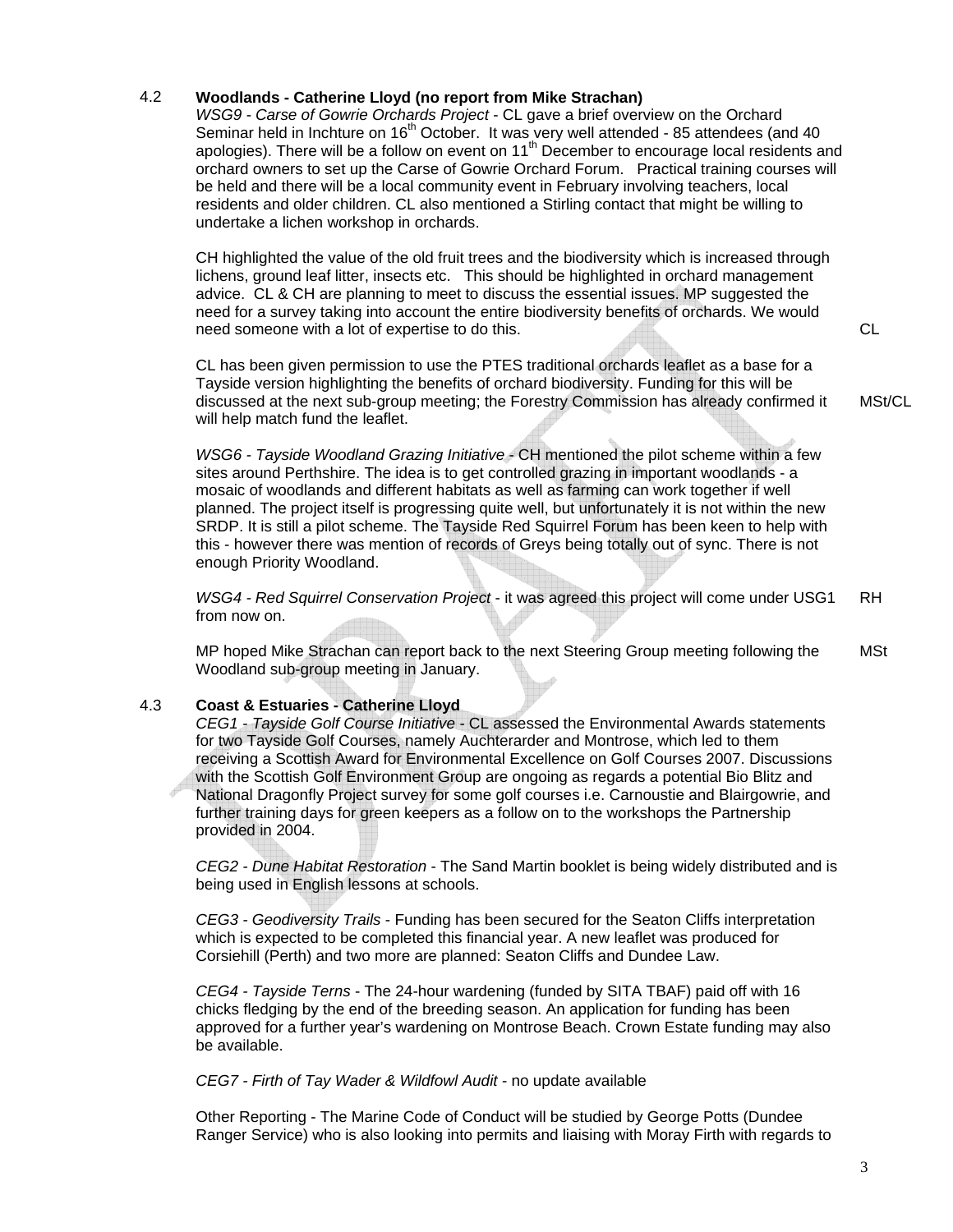the dolphins in the Tay.

#### 4.4 **Water & Wetlands - Catherine Lloyd on behalf of Bruce Campbell**  There will be a sub-group meeting in January.

*WWSG1 - Tayside Ponds Initiative* - Project will be set up next year.

*WWSG2 - Perth Lade Enhancement* – members of the sub-group (Bruce Campbell, Nikki McIntyre and Susan Veitch) attended the last Perth & Kinross Council Lade Management Group meeting. The overall message from the meeting was that nothing had progressed because nobody will take responsibility for overseeing any projects. A copy of the Water & Wetland action proforma was circulated to the Group. Also discussed was an area of land near Tulloch Marshalling yard: this is an area of potential redevelopment which could incorporate wetland habitat. CL will attend the next Perth Lade Management Committee meeting.

*WWSG3 - Otter Road Death Survey* - no progress since the last meeting. CH raised the issue of a mortality hotspot on the A90 at Kinfauns (at least 3 in a year). BC, on behalf of the Water & Wetland Sub-group, wrote to Network Rail as they have recently erected a security fence which is thought to have been responsible. It is hoped Network Rail's commitment to biodiversity and the potential for some good PR will be enough to provoke changes at the site. It was decided at the meeting to rename the project as the Mammal Road Death Survey. RH

*WWSG4 - River Earn Japanese Knotweed Eradication and Habitat Improvement* - No decision as yet on funding for this project - it is hoped £40,000 will be available from LIFE. SEPA and the Tay Salmon Fisheries Board will be working closely. Survey work will be completed on the Rivers Earn and Isla in the coming year. Still waiting for the SNH report.

*WWSG5 - River Tay Tributary Improvement Initiative* - Inchewan Burn near Dunkeld has had improvement works completed by "Willie the Ghillie" aka Jock Menteith. Feedback suggests an excellent job has been done with fish reportedly seen migrating upstream. Other projects are in the pipeline. A River Restoration Centre report on the Kinnaird Burn has been circulated to the Pitlochry Angling Club with a view to taking on board some of the recommendations in the report. PQLT have agreed to provide funding for the project.

*WWSG6 - Salmon in the Classroom* – awaiting an update from SNH.

*WWSG7 - Water vole and Mink Project* - no update available.

*WWSG8 - Freshwater Pearl Mussel Project* – awaiting an update from SNH.

Other Reporting - Tayside Lochs Project - work with this is progressing well with TBAF funding in the region of £21k approved for awareness raising, buffer strips and farm audits. There has been a site visit to assess the catchments in more detail. A problematic sewer overflow was highlighted to SEPA staff and follow up work identified. SEPA staff have gathered information on households which have soakways draining to groundwater and they will liaise with the local golf club to ensure the correct rate of fertilizer application. The subgroup is still intending to produce a tea towel to encourage people to "make the link with your sink" and the water environment. This will be a high profile local project.

#### 4.5 **Upland -**

#### **Martyn Jamieson had sent his apologies, but no report**

MP said it was important to discuss the future of the Upland sub-group with MJ before the spring. CL had brainstormed a potential Upland Discussion Day format and circulated it to MJ MJ and MP.

CH had followed up the Atholl Estate. They would be very happy to host projects but would be too busy to commit fully. It was thought that Polly Freeman could come onto the sub-group and get more involved. Generating interest with hill farmers will be a priority too.

CL

4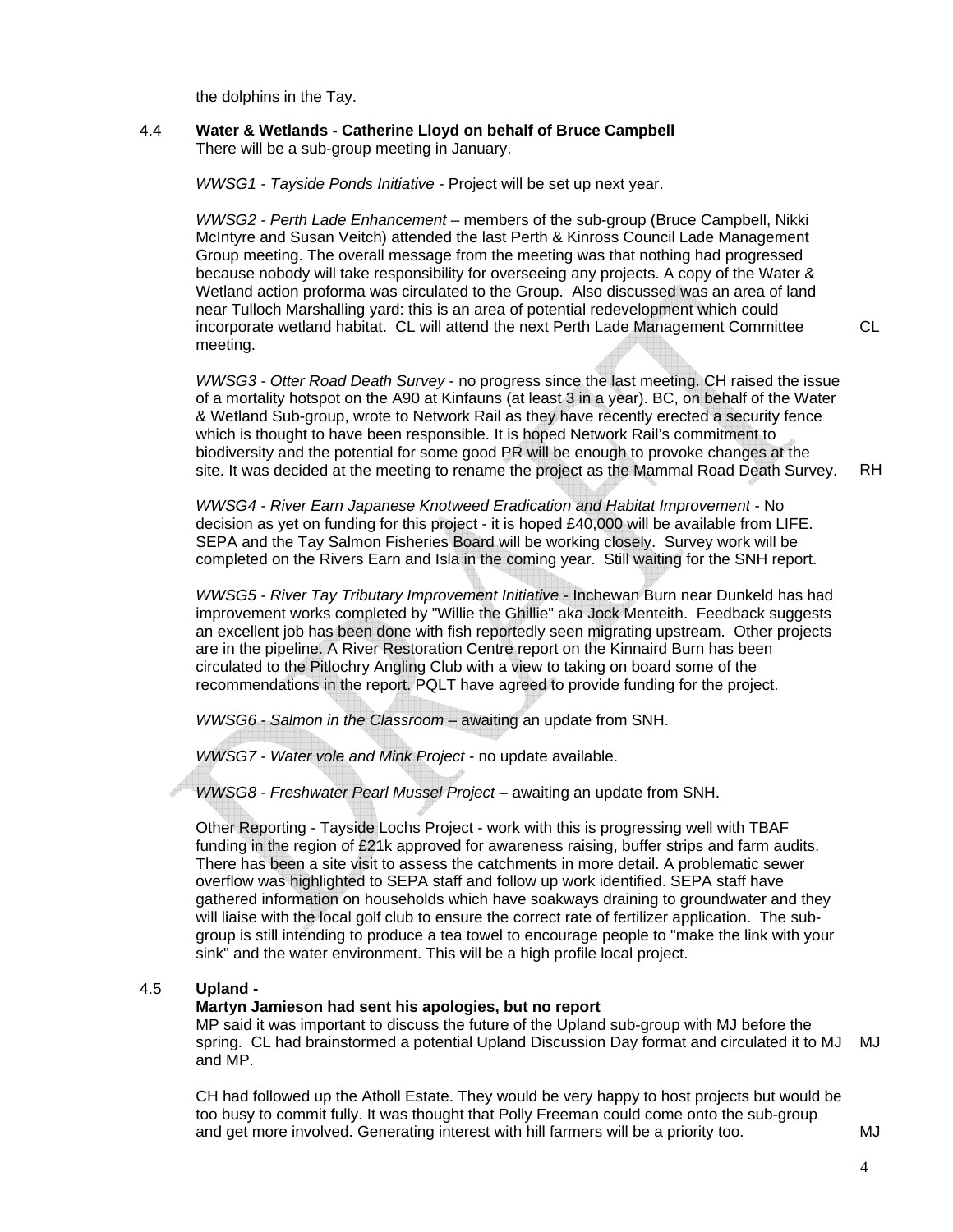CH said there is SITA TBAF funding available for the Highland Water vole pilot project near Kindrogan. MJ is keen to get involved with this in the spring. This may lead to a larger Water vole project by the summer.

MP said that Butterfly Conservation (Scotland) is keen to apply to the SITA TBAF for funding.

MP rounded up by saying that this sub-group is quiet but coming slowly along - this doesn't necessarily mean nothing is happening.

#### 4.6 **Farmland - Christine Hall**

*FSG1 - Tayside Barn Owl Projects* – CH reported that the Perthshire project is going well. There have been exciting reports back from farmers. People are more aware now and there is great interest. The project also links in with the Farm Buildings HAP. CH has had discussions with the local pest control company as many steadings are being treated with 2nd generation rodenticides. It also seems that almost every last steading has been converted into new housing.

*BOOLS (Barn Owls of Lowland Scotland)* - CLT reported that this project is continuing through BAGS funding; it will come to an end soon. There have been 84 visits throughout Clackmannanshire, Stirling, Fife and Tayside. There are 4 nest boxes known to be in use as roosting sites in Angus with 1 winter roost site that is being used for the second year. It has been a good year for Barn Owls. Record cards and feedback reports are being regularly received. The data will be uploaded onto the new MapMate programme. Earlier this year Angus and Fife & Kinross FWAG jointly led a very successful walk with 33 people near Wormit to highlight the issues. CLT is currently editing the second BOOLS newsletter, and has new funding for 10 more visits. The project has been really successful and brought people and ideas together. Two schools in Tayside are involved in the Barn Owls project this year.

*FSG2 - Calcareous Grassland Project* - this project has scope to link in with the Cairngorms Butterfly Project. There are three demo sites agreed as well as subsidiary sites. One site covers remnants of Calcareous Grassland which were improved in the 1950's but then reverted to semi - improved grassland - this has been enhanced by sowing seed into the existing sward. This will be an ongoing 3 year project. Several farmers have invited Christine to look at their land too (whether species rich or calcareous grassland).

*FSG3 - Farmland Bird Project* - CLT - SITA TBAF funding has been available for Supporting Tayside's Tree Sparrows - FWAG to visit 30 farms each receiving 12 nest boxes and a management plan. The farmers are very keen and positive. Cairngorms Biodiversity Grant Scheme is funding 16 similar visits to be delivered by FWAG in Upland Angus through the Targeting Tree Sparrows Project.

*FSG4 -* Following on from the successful *Angus Glens Treelines Project* the Perthshire & Angus Treelines Project (PAT) is going to provide 42 farmers with 35 trees and fencing.

*FSG5 - Farm Buildings for Biodiversity* - see Barn Owl report above. CH - There has been a serious lack of integration with regards to planning. Planners have to take more on board when assessing information at sites. There has been a draft checklist written by Suki Fleming (SF). CLT said that the onus is on planners as well as architects and builders. CL- the surveys need to be much more holistic. The sub-group is still waiting for the minutes from their meeting with Perth & Kinross Council Planners. CH

AA - concerned about Red Squirrel woodlands at Atholl Estate / Blairgowrie - it has all become new housing development. CH - thinks surveys must be clear showing habitat networks.

*FSG6 - Enhancement of Irrigation Ponds Project* - no report.

*FSG7 - Saving the Small Blue Butterfly* - no report.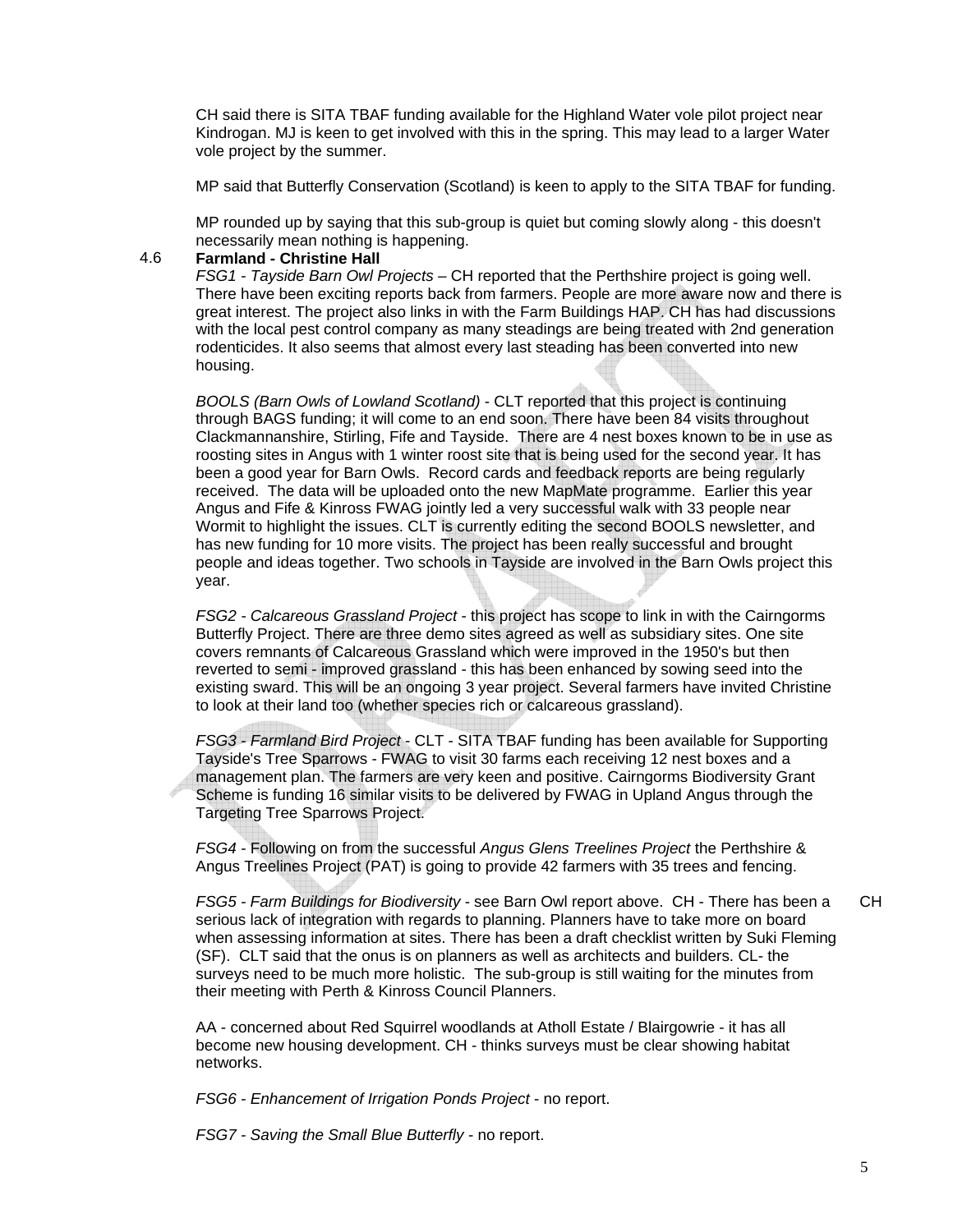*FSG8 - Wet Grassland for Waders* - awaiting the outcome of the SRDP. The official LFSC opening has been delayed again.

*FSG9 - The Living Field Studies Centre* - no report. Steering Committee meeting planned for the New Year.

*FSG10 - Perthshire Hedgerow and Tree Project* - focussing purely on hedgerows; there has not been a great deal of progress to date.

*FSG11- Operation Bumblebee* - Richard Lockett of Perth FWAG to take forward later. Introduction of buffer strips with pollen.

#### 4.7 **Education - Catherine Lloyd**

There will be an Education sub-group meeting in January to discuss Scottish Biodiversity Week and the Tayside Biodiversity Festival in 2009. Perth Museum will be linking in with this.

*ESG1 - Sheltered Housing Project* – no report.

*ESG3 - Mammal Atlas* - MS will be inputting data soon. MS - aiming to have a list of recorders on the website and to have an afternoon meeting with recorders in March. CL, MS and David Lampard (Dundee) to hold a meeting to set up a Tayside Recorders' Forum. This could lead to more workshops and practical training. CLT suggested that individual recorders should be able to go onto the website separately and update on their own accord. The major gap in Tayside as regards a recording system was discussed. CL confirmed she fields frequent enquiries which few of the Partners can assist with – it all needs to be pulled together as soon as possible.

#### *ESG4 and ESG6* – no reports.

*ESG5 (USG 7A) - Bee Wild Project* - encompassing schools and communities: the practical side of the ZOOM project. There is a lot of interest coming from schools.

*ESG 8 - Practitioner Training* – Another "Building Better Biodiversity" programme of events will be drawn up soon. There will be a lunch time seminar held on 28th January after the education sub-group meeting: the speaker will be John Hancox, Manager of the Children's Orchard in Glasgow. There has been a lot of interest in this. CL - there is an opportunity to expand this to small orchard plantings throughout Tayside and be part of a national initiative communities and schools can be involved with native tree planting. The NHS should also be involved, as could the local authorities with a Children's Orchard in many public parks.

#### 5 **Terms of Reference**

MP thanked CL for preparing an extensive folder of different options and suggested the TBP could be legally constituted. CL has, in the past, been employed by a range of local authorities. Would it be better to have a separate legal entity? Statutes are required; liability of directors, employment aspects all need to be considered. Other local Biodiversity Partnerships have a constitution - there are various models to consider. MP said he thought this might be a good idea. The benefits would be that there would be no need to re-organise every 3 years; there would be far less disruption for CL, as well as job security.

MS - The three museums were constituted as a Forum, a body that can seek funding in its own right. A private account would need to be set up. There could be a compromise. MS to look into Tayside Museums Learning Access Partnership - and the Museums Forum. MS

CL - Perth & Kinross Countryside Trust took the Partnership's request to their committee last year and it was agreed in principal to host the Co-ordinator's post from 2007; it might be prudent to go back to the Trust to ask if this option could be considered from 2010. MP - the PKCT could be an option as an umbrella body; they would be less bureaucratic. They could deal with liability / employment law etc., and we could give them a management fee. RH - to add this to the next agenda. CL RH

CL/MS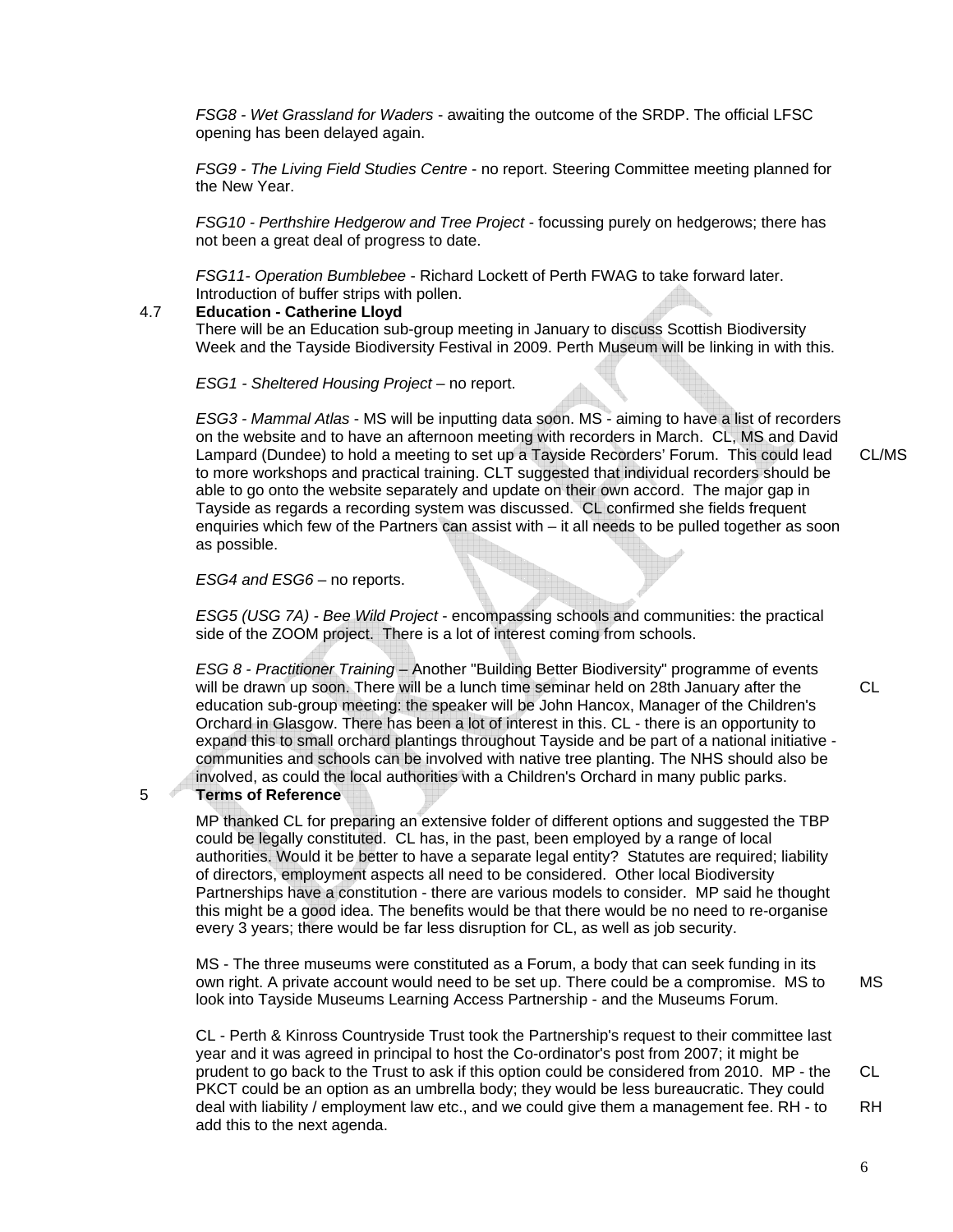BH - we need to find out the long term goals of SNH as regards funding biodiversity posts. It might also be useful to talk to the Fife Biodiversity Partnership as they have been constituted. MP - every local authority in Scotland now has its own Biodiversity Partnership - SNH should still be involved. BH - the situation we are in now is working, with the 3 local authorities being in charge. Who would draw up the constitution? BH - pointed out no continuity -there needs to be a funding cycle of 3-4 years. If TBP became a trust, the councils may not want to fund; we need to be cautious in our approach. There could, however, be funding available from other bodies.

MP - suggested CL enquire into SNH's and Fife's plans for 2007-10 and beyond. suggested finding another model without a separate legal identity. CL asked if a constitution would be considered for a voluntary partnership as the steering and management teams are voluntary. He CL

#### 6 **Scottish Rural Development Programme**

Phil Gaskell (PG), SNH, had asked for this item to be added to the Agenda as he wanted to give the Steering Group a presentation on the subject. Unfortunately he was not available. MP confirmed that PG had also called a meeting at the SNH office; he, PC, Carolyn Deasley, CL and ER-N had attended, although PG had not been able to be present owing to sick leave.

Merrill Smith gave an update following the meeting. Scotland is divided into 11 different regions - each given 32 national priorities. A working group was set up to look at the Regional Priorities for Tayside, chaired by Syd House and including Phil Gaskell and Alan Hendry. Syd ensured that there was wide consultation on the priorities and PG had taken CL's comments on board. The Final Draft Tayside Regional Priorities has now been agreed and sent to the Scottish Government.

CH - the launch of the SRDP will take place in March / April 2008. There will be a review at the end of 2008 to plan for 2009/10. Priorities may change only if a priority is fulfilled and a new one needs to be set. There is also an option of having a review in a 2 - 4 year cycle rather than yearly. It should not just be about Tayside Regional Priority Species but also need indicative budgets for packages or projects. We will have to expect change - budgets are not looking too good. MP - noted there are a lot of priority species in Tayside. Agricultural budgets and biodiversity budgets may be affected by climate change and the Tayside Rural Development Plan may have to be altered to reflect climate change impacts.

MP said the next Steering Group meeting on 4<sup>th</sup> March would be a good time for review on this.

7 **Finance**

MP